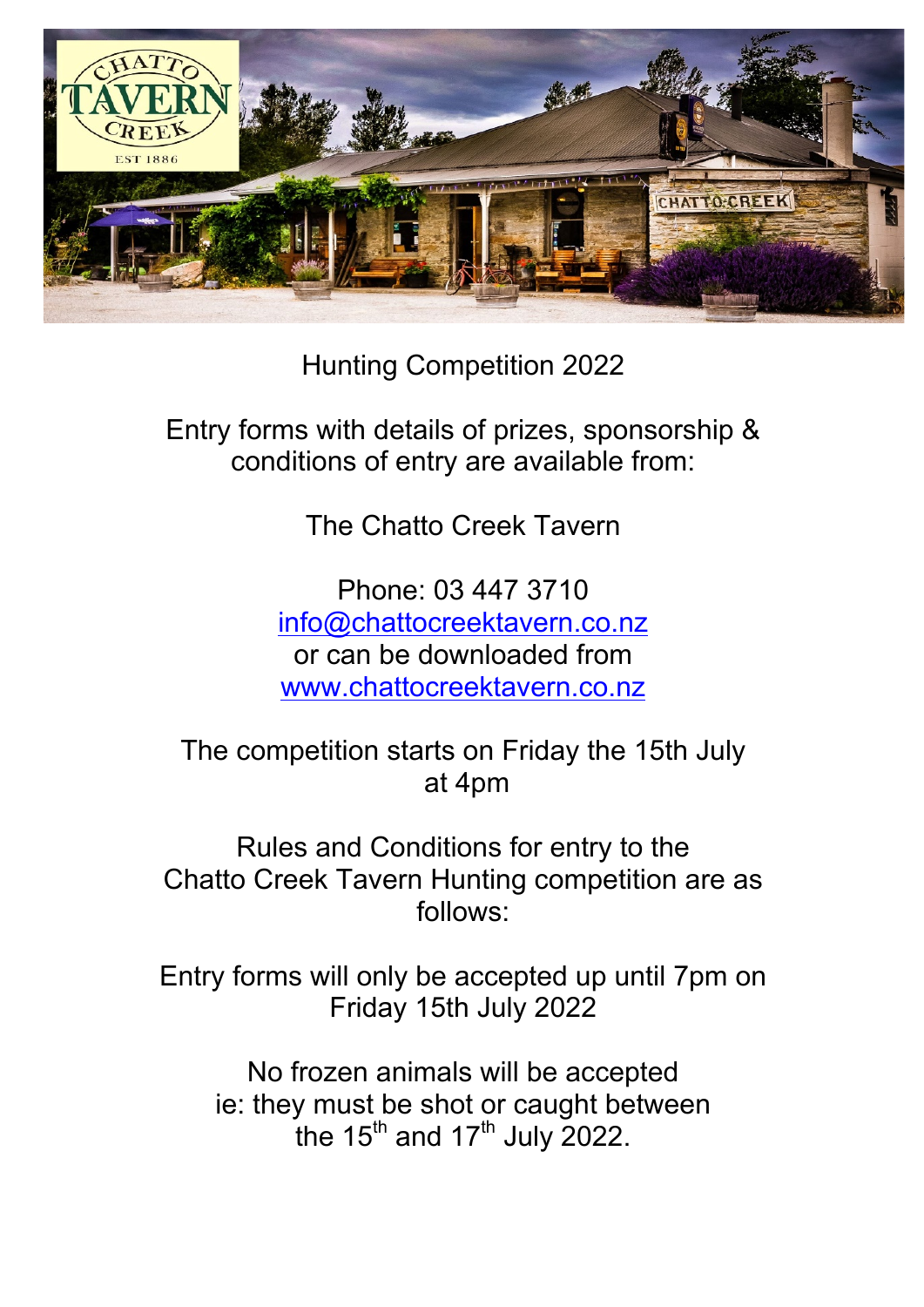All entries must be intact ie: ears, head etc. They must be gutted but testicles are to be left in boars.

Animals will not be accepted if they are not fit for human consumption.

No domesticated animals accepted.

Minimum weight for pigs is 30kgs (boars only).

Competition starts 4pm Friday  $15<sup>th</sup>$  July and all entry forms must contain the names of all team members and is limited up to 4 members per team.

Ground hunting only and no road kills allowed.

Any breaking of rules or illegal hunting will mean instant disqualification.

Judges decision is final and no discussion will be entered into regarding their decision.

## **Weigh is on Sunday 17th July 2022 before 4pm. No late entries will be accepted**

Entry fee \$120 per team and is to accompany the entry form.

All entries are to be judged on kilograms

All relevant licenses must be held by contestants and shown at time of entry.

*\*Please be aware and obey the new firearms transportation law.*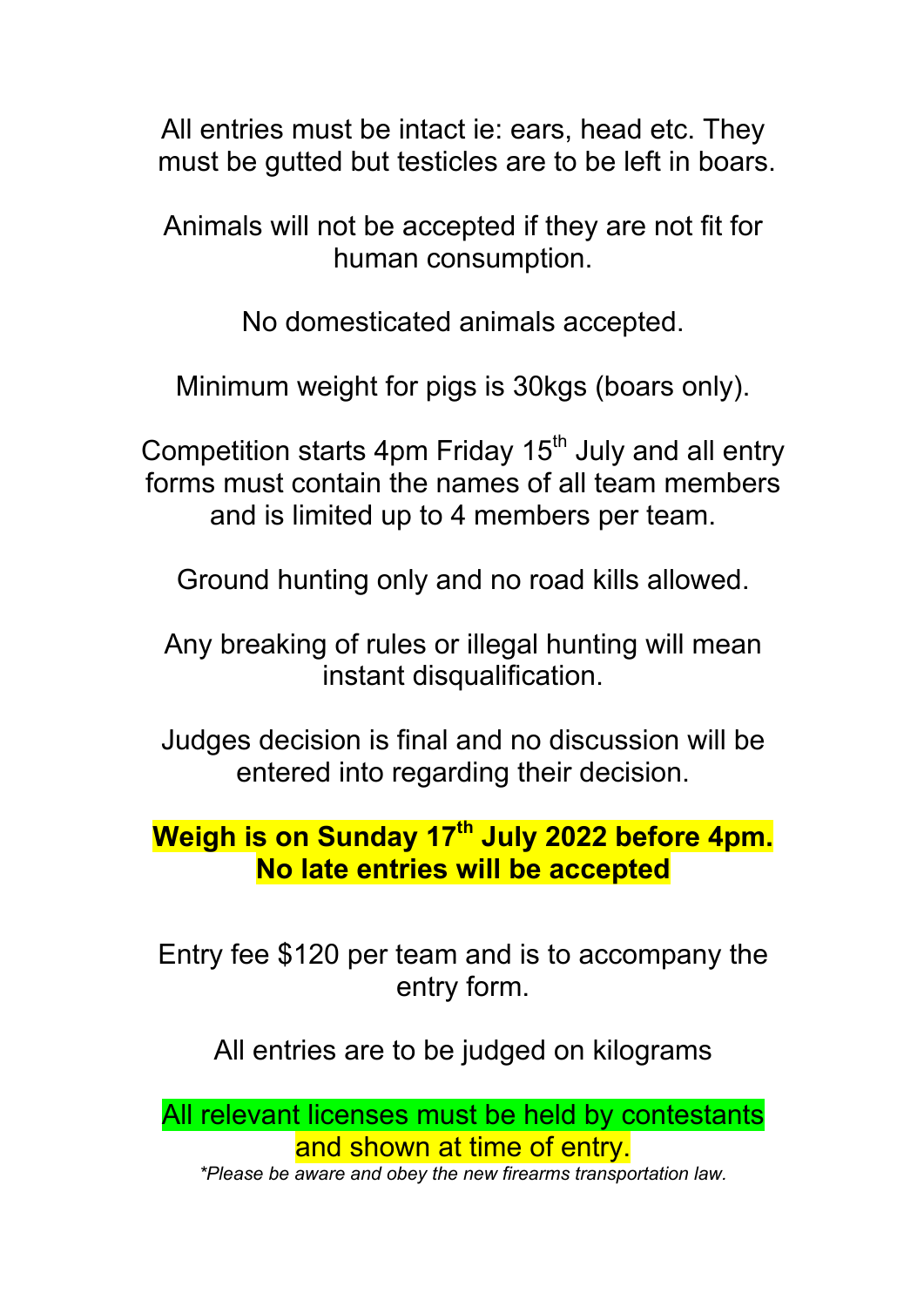#### CHATTO CREEK TAVERN HUNTING COMPETITION JULY 2022

## **SENIOR SECTION – ENTRY FORM**

Prizes will be awarded as follows, only one of each species per team can be entered for weigh in.

> Average weight – Fallow Average weight – Red Average weight – Boar Prize: % of entry & auction money

Optional – Animals may be donated for auction, Contestants must take away any animals not purchased at the end of the competition.

> Auction to be held following weight and prior to prize giving.

Lunch will be provided on Sunday from 12-2pm to all hunters in the competition. For \$10 any non-hunter is also able to be provided lunch.

Every team must enter 1 team member in the pig carrying obstacle course race.

Both Senior and Junior prizes will be awarded.

Team Name **Law and Search Structure 10** 

| <b>Name</b> | Email | <b>Mobile</b> |
|-------------|-------|---------------|
|             |       |               |
|             |       |               |
|             |       |               |
|             |       |               |